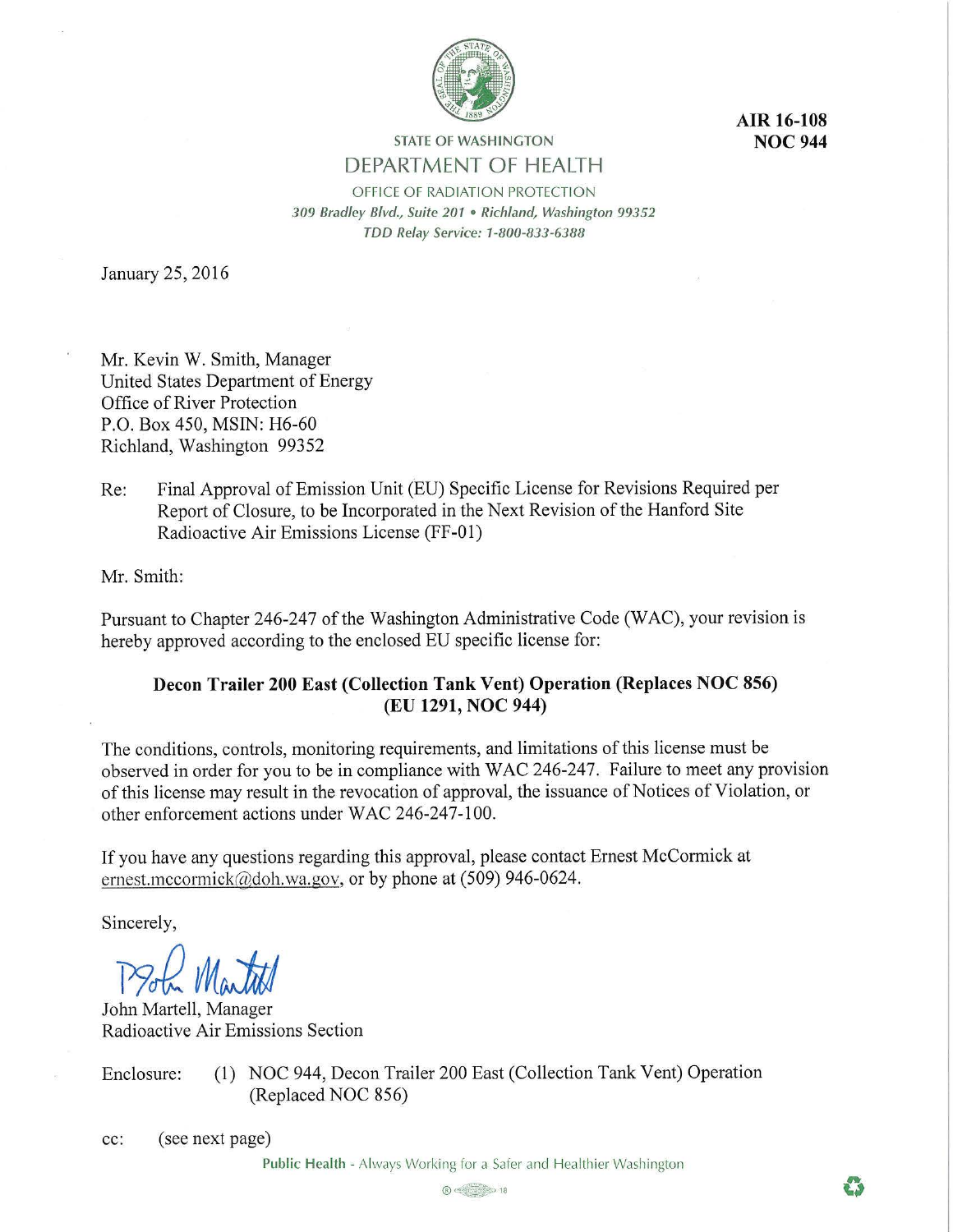Mr. Kevin W. Smith January 25, 2016 Page 2 of 2

cc: Ruth Allen, WRPS Matthew Barnett, PNNL Shawna Berven, WDOH Lucinda Borneman, WRPS Lee Bostic, BNI Dennis Bowser, USDOE-ORP Cliff Clark, USDOE-RL Jack Donnelly, WRPS Rick Engelmann, CHPRC Dennis Faulk, EPA Eric Faust, USDOE-RL Gary Fritz, MSA Philip Gent, Ecology Robert Haggard, BNI Jessica Joyner, WRPS Reed Kaldor, MSA Paul Karschnia, CHPRC Ed MacAlister, USDOE-RL Ernest McCormick, WDOH Valarie Peery, Ecology Bryan Trimberger, USDOE-ORP Randy Utley, WDOH Jeff Voogd, WRPS Joan Woolard, MSA Davis Zhen, EPA Environmental Portal RAES Tracking: Line 15-178; EU 1291; NOC 944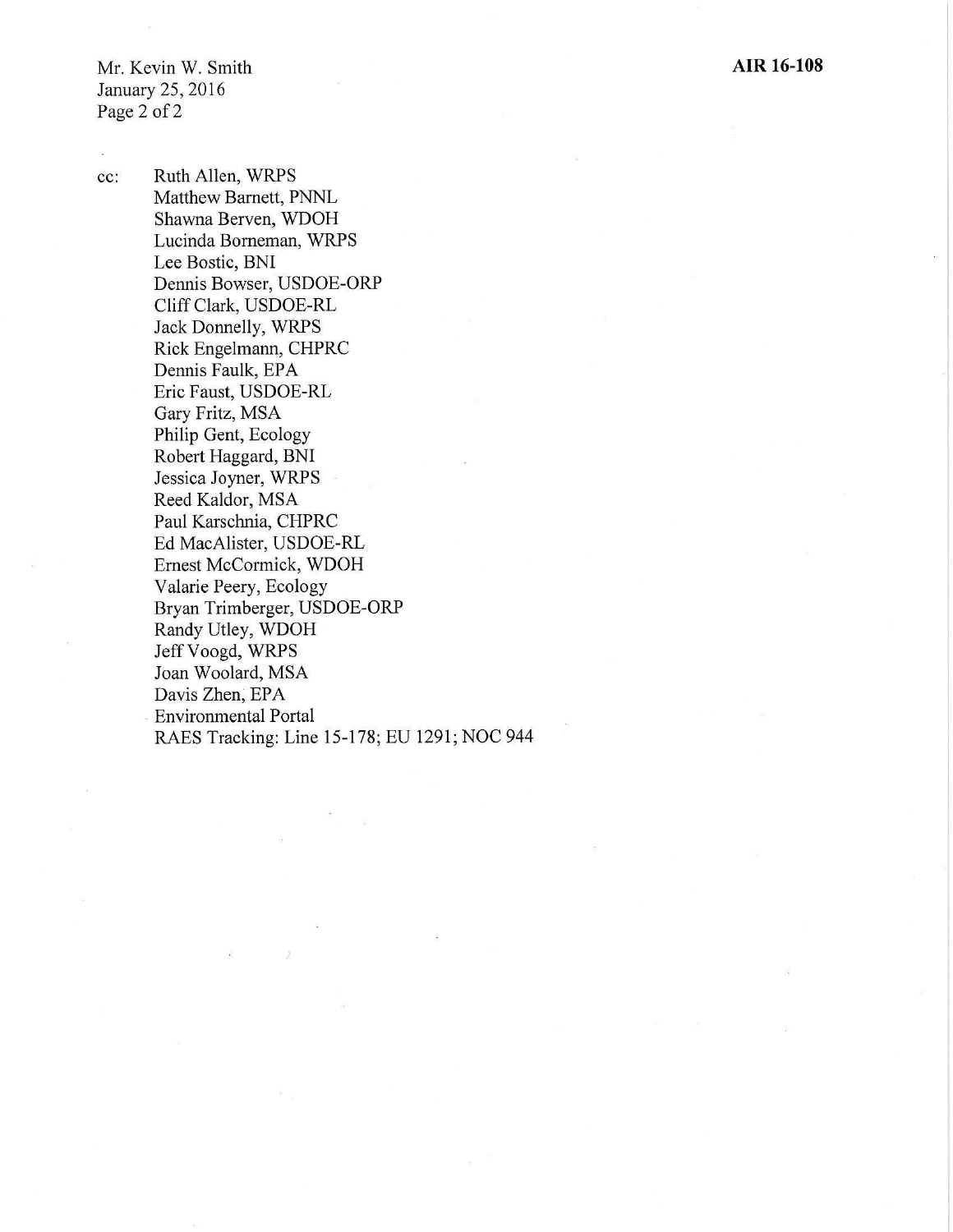#### **Emission Unit** ID: **1291**

#### **200**

#### **Decou Trailer 200** E **(Collection Tank Vent)**

This is a MINOR, PASSIVELY ventilated emission unit.

Miscellaneous Suppott Facilities

## **Abatement Technology** BARCT WAC 246-247-040(3), 040(4)

state only enforceable: WAC 246-247-010(4), 040(5), 060(5)

| <b>Zone or Area</b> | <b>Abatement Technology</b> | <b>Required # of Units</b> | <b>Additional Description</b> |
|---------------------|-----------------------------|----------------------------|-------------------------------|
|                     |                             |                            | No abatement                  |

## **Monitoring Requirements**

state enforceable: WAC 246-247-040(5), 060(5), and federally enforceable: 40 CFR 61 subpart H

| <b>Federal and State</b> | <b>Monitoring and Testing</b> | <b>Radionuclides Requiring</b> | <b>Sampling</b>       |
|--------------------------|-------------------------------|--------------------------------|-----------------------|
| Regulatory               | <b>Requirements</b>           | <b>Measurement</b>             | Frequency             |
| WAC 246-247-040(5)       | See license condition 5       | Per environmentall             | See license condition |
| & WAC 246-247-060(5)     |                               | monitoring program             | $4$ and 5             |

**Sampling Requirements** Radiological field surveys and near field monitoring

#### **Additional Requirements**

Additional monitoring or sampling requirements established by this License will be listed in the Conditions and Limitations section, if applicable.

#### **Operational Status**

#### **This Emission Unit has 1 active Notice(s) of Construction.**

| <b>Project Title</b>                                                       |            | Approval # Date Approved NOC_ID |     |
|----------------------------------------------------------------------------|------------|---------------------------------|-----|
| Decon Trailer 200 East (Collection Tank Vent) Operation (Replaces NOC 856) | AIR 16-108 | 1/25/2016                       | 944 |

## **Conditions (state only enforceable: WAC 246-247-040(5), 060(5) if not specified)**

- 1) The total abated emission limit for this Notice of Construction is limited to l.70E-05 mrem/year to the Maximally Exposed Individual (WAC 246-247-040(5)). The total limit on the Potential-To-Emit for this Notice of Construction is limited to l.70E-05 mrem/year to the Maximally Exposed Individual (WAC 246-247-030(21)).
- 2) This approval applies only to those activities described below. No additional activities or variations on the approved activities that constitute a "modification" to the emission unit, as defined in WAC 246-247-030(16), may be conducted.

a.) Upon identification of the need of additional decontamination activities in the 200 area, individuals would be escorted to the nearest decontamination trailer.

b.) As appropriate, contaminated clothing, coverings, and/or articles will be removed and packaged for laboratory analysis and/or disposition, in accordance with As Low As Reasonably Achievable Control Technology (ALARACT) 4.1, "Tank Farm ALARACT Demonstration for Packaging and Transportation of Waste" and 12.1, "Tank Fann ALARACT Demonstration for Packaging and Transportation of Equipment and Vehicles."

c.) Personnel decontamination processes might include various methods or a combination of cleaning agents and /or chemicals .. For example: soap and water, pre-moistened towelettes, removal of hair, abrasive soaps for toughened skin surfaces (e.g., hands and feet), and chelating agents.

d.) Spent decontamination solutions will be transferred from the holding tanks and/or bladder and containerized (e.g., packaged in absorbents in drums or placed in drums or carboys) and transported to existing facilities on the Hanford Site for disposal.

e.) Periodic maintenance inspection of the decontamination trailers will be performed without the use of containment or portable exhausters.